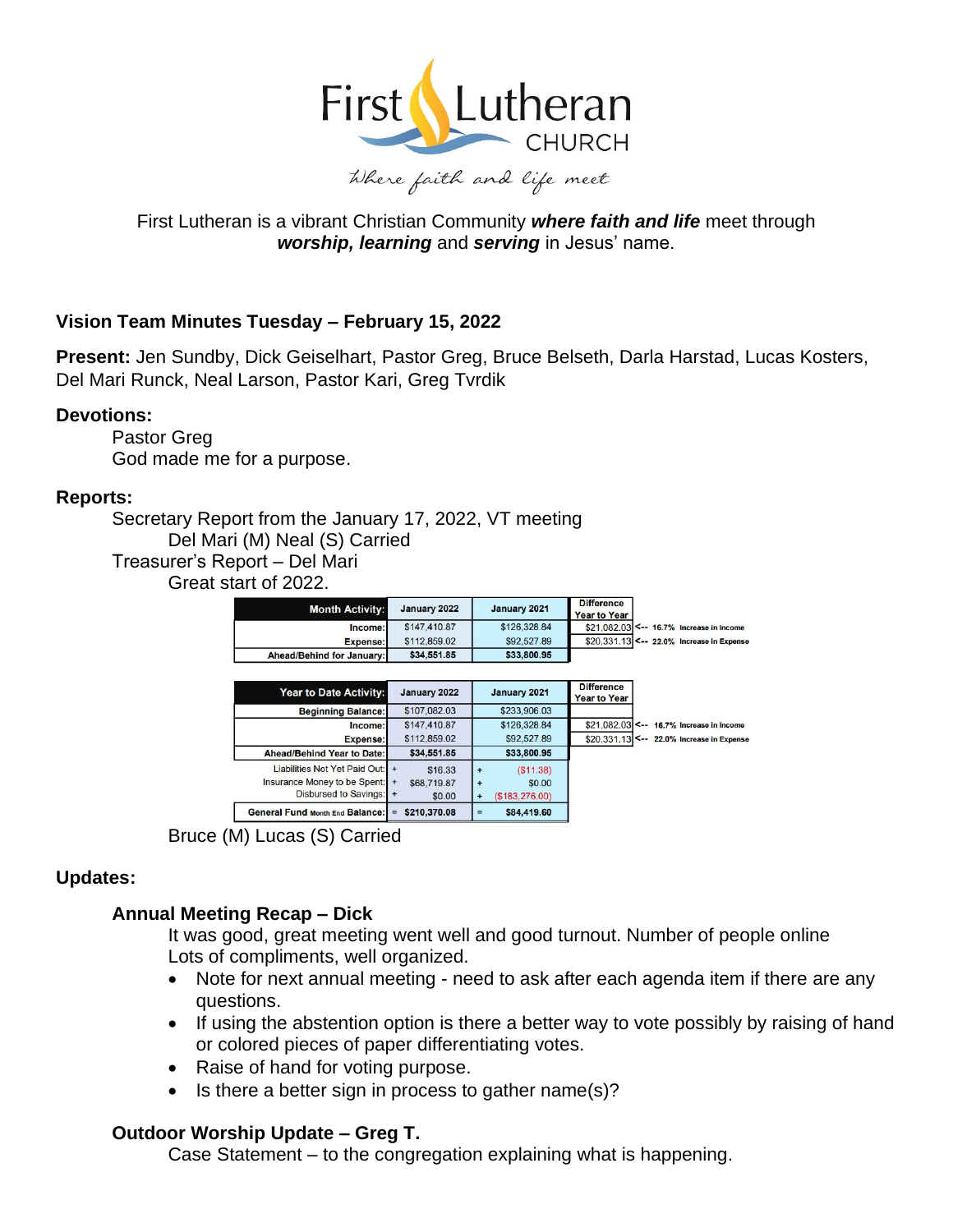Make a visual design board Building Permit needed Trades of landscaping, concrete and dirt work being talked to. Jed Burkey from the Finance and Facilities board will oversee the project.

## **Succession Plan – Pastor Greg**

- If this is successful, I think we can give the Synod the green light that this worked very well for us.
- More of a healthier plan if this is carried out by key staff and leaders that walked through this process.

### **Hope Haven (Homeless to Hopeful) – Greg T.**

Corliss will drive this program First Lutheran dates are March 21 – April 3, 2022 Sourcing Volunteers Training for the volunteer team(s) will be March 14, 2022

### **Database Transfer – Greg T. / Neal**

Greg T will draw up a privacy agreement that will expires in a certain amount of time.

The VT approves Craig Andrews to access all current database information to transfer that data to Planning Center the new database program for the church. Craig Andrews will have to sign confidentiality agreement and will remove all data from his personal device at the completion of the project. Darla (M) Neal (S) Carried

### **What does your Board need more clarity on?**

### **Finance and Facilities Board**

We have great people that feed us the information and keep us informed. We are functioning well.

### **Communications Board**

Database transfer and communicating with those who do not receive electronic communications. 230 households that do not receive information electronically from our church Survey these people to ask them how they get their information Do they have the electronic capabilities and we need to tech day to teach them. Reduce the expense of paper mailing What are they getting for information? Anything? Training of the new database platform for staff

# **Learning Board**

Trying to find a date, landed on March 1 as a date to meet.

Board is trying to figure out what is needed and fine tune what is out there.

## **Worship Board**

Had first meeting and were missing one member, took some time to get to know each other, looking at future dates to meet up again.

## **Serving Board**

Couple of the members on the board wondering what they do. What do we take care of? What are we in charge of?